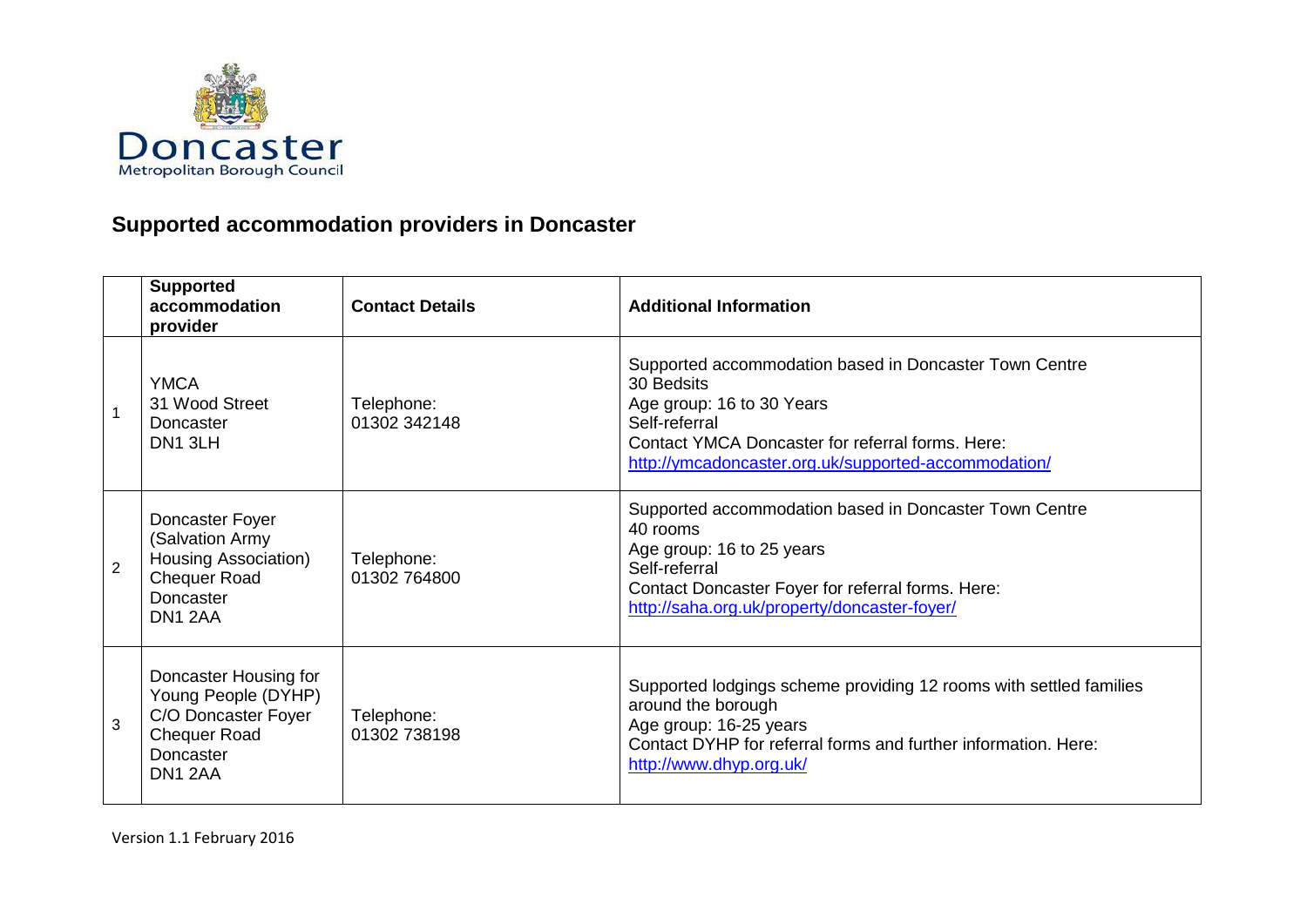| 4 | Sheffield YWCA -<br><b>Green Gables Project</b><br>9 Wath Road<br>Mexborough<br>Doncaster<br><b>S64 9ED</b> | Telephone: 01709 589168 | 13 units of supported housing based in Mexborough, for young mums and<br>young mums to be<br>Age group 16-25 years<br>Tenancy support provided across Doncaster<br>Contact Green Gables for referral forms and more information                                                                                                                                                                                                                                                                                                                                                                                         |
|---|-------------------------------------------------------------------------------------------------------------|-------------------------|-------------------------------------------------------------------------------------------------------------------------------------------------------------------------------------------------------------------------------------------------------------------------------------------------------------------------------------------------------------------------------------------------------------------------------------------------------------------------------------------------------------------------------------------------------------------------------------------------------------------------|
| 5 | Riverside - Open<br><b>House Plus</b><br><b>College Road</b><br>Doncaster<br>DN1 3JH                        | Telephone: 01302 369360 | Open House Plus has 26 rooms.<br>Age group $-16$ and over<br>Additional eligibility criteria may be applied<br>For referrals for 'Open House Plus' please visit:<br><b>Home Options</b><br><b>Civic Office</b><br>Waterdale<br>DN1 3BU<br>Civic Office opening times: 8.30am to 5pm Monday to Friday<br>Web address:<br>https://www.riverside.org.uk/in-your-neighbourhood/south-yorkshire/care-<br>and-support/open-house-plus-doncaster/                                                                                                                                                                              |
| 6 | Riverside - Wharf<br><b>House Hostel</b><br><b>Wharf Road</b><br>Doncaster<br><b>DN1 2ST</b>                | Telephone: 01302 558010 | Wharf House provides accommodation and support for single homeless<br>people. Wharf house has 30 rooms; 14 are direct access and 16 rooms<br>are second stage accommodation.<br>Age group $-16$ and over<br>Additional eligibility criteria may be applied. A drop in service is provided<br>Monday to Friday 11am to 2pm<br>Self-referral or visit Home Options:<br><b>Civic Office</b><br>Waterdale<br>DN1 3BU<br>Civic Office opening times: 8.30am to 5pm Monday to Friday<br>For more information click here: https://www.riverside.org.uk/in-your-<br>neighbourhood/south-yorkshire/care-and-support/wharf-house/ |